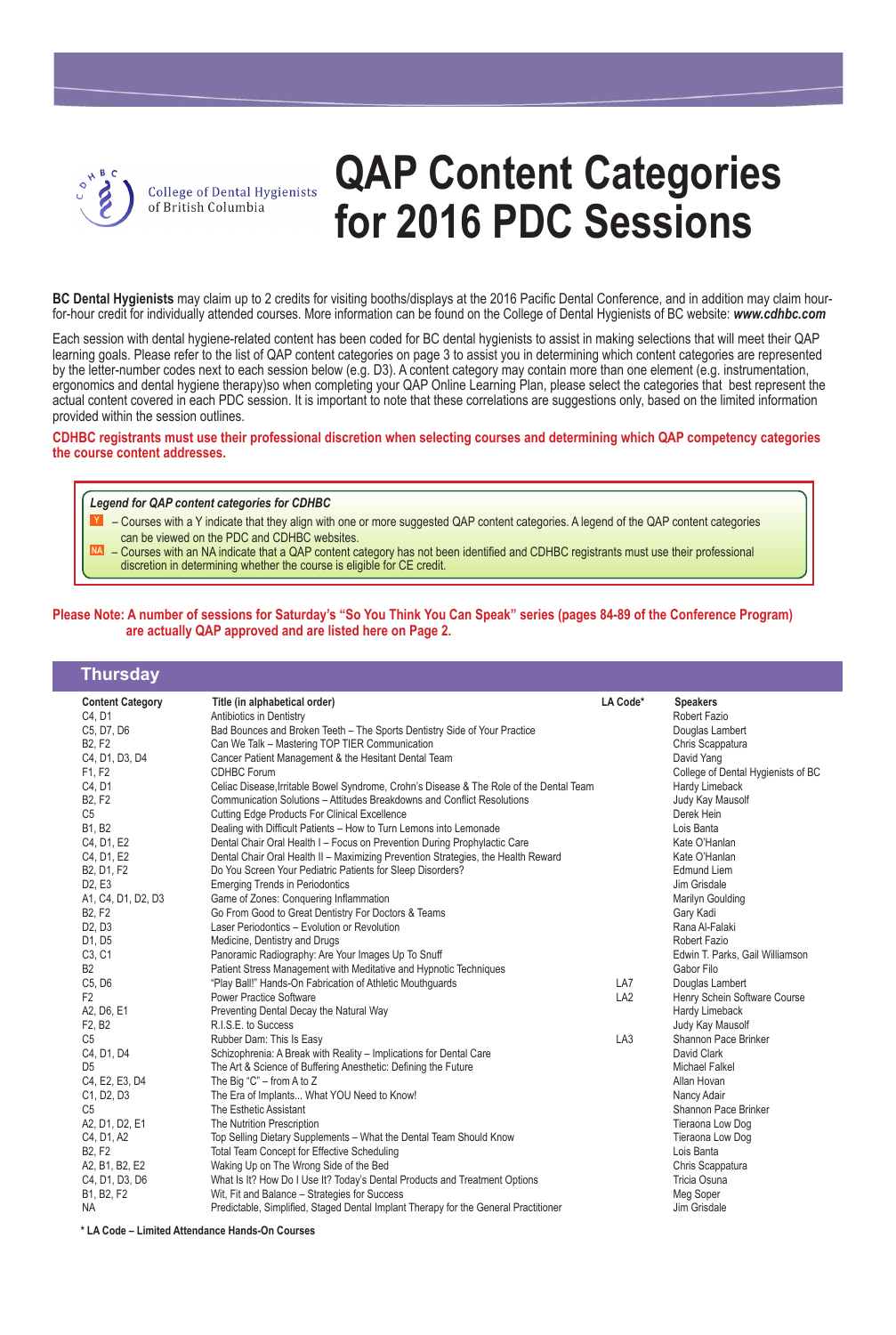| <b>Friday</b>                   |                                                                                     |                |                                   |
|---------------------------------|-------------------------------------------------------------------------------------|----------------|-----------------------------------|
| <b>Content Category</b>         | Title (in alphabetical order)                                                       | <b>LA Code</b> | <b>Speakers</b>                   |
| D1, D7                          | Advance Cardiac Life Support Provider Course for Dentists (ACLS)                    | LA9            | <b>Michael Dare</b>               |
| C <sub>3</sub> , C <sub>1</sub> | Are Your Pictures Perfect? How to Produce Quality Radiographs                       | <b>LA17</b>    | Edwin T. Parks, Gail Williamson   |
| <b>B2, F2</b>                   | Can We Talk - Mastering TOP TIER Communication                                      |                | Chris Scappatura                  |
| <b>B2, F2</b>                   | Communication Solutions - Attitudes Breakdowns and Conflict Resolutions             |                | Judy Kay Mausolf                  |
| B1, B2                          | Dealing with Difficult Patients - How to Turn Lemons into Lemonade                  |                | Lois Banta                        |
| D <sub>1</sub>                  | Dental Chair Oral Health III - Understanding the Basics: Gyn Phys                   |                | Kate O'Hanlan                     |
| F <sub>2</sub>                  | Dentrix Software Course                                                             | <b>LA11</b>    | Henry Schein Software Course      |
| C <sub>3</sub>                  | Digital Radiography - Join the Revolution                                           | LA21           | Edwin T. Parks, Gail Williamson   |
| D1, D3, D6                      | Duh! It's a Disease! The Latest in Evidence-Based Caries Prevention & Intervention  |                | John Maggio                       |
| B <sub>2</sub>                  | <b>Entrancing Enhancing Communication</b>                                           |                | Gabor Filo                        |
| D <sub>3</sub>                  | Fitness 101 for Dental Professionals: Secrets for Comfort and Career Longevity      |                | Bethany Valachi                   |
| C4, D1                          | Forgotten Oral Functions: Saliva and Taste                                          |                | Joel Epstein                      |
| <b>B2, F2</b>                   | Go From Good to Great Dentistry For Doctors & Teams                                 |                | Gary Kadi                         |
| D <sub>2</sub> , D <sub>3</sub> | Grow Your Practice with Laser Perio Technology!                                     |                | Samuel B. Low                     |
| B <sub>2</sub>                  | Hands-On Workshop in Hypnosis for Therapeutic Communication                         | LA19           | Gabor Filo                        |
| C4, D1                          | How Much Do I Know About Lumps and Bumps in the Mouth??                             |                | Samson Ng, Charles Shuler         |
| C4, D1, E3                      | HPV and Cancer: What We Know, What We Don't Know                                    |                | Joel Epstein                      |
| D <sub>2</sub> , D <sub>3</sub> | Implement Laser Technology for TODAY's Periodontal Patients                         | <b>LA20</b>    | Samuel B. Low                     |
| A1                              | Infection Control: All Those Important Things You Never Thought You'd Have to Know  |                | Tricia Osuna                      |
| C1, D1                          | Let's See What That Clicking Sound Is All About - TMJ Damage Explored               |                | John Droter                       |
| C1, F1                          | Overcoming the CSI Effect: Refining Dentistry's Role in the Forensic Area           |                | <b>Theresa Gonzales</b>           |
| D2, D3, D6                      | Periodontitis & Peri-Implantitis: The Good, The Bad and The Ugly                    |                | <b>Robert Fazio</b>               |
| D <sub>3</sub>                  | Practice Dentistry Pain-Free: Evidence-Based Strategies for a Long & Healthy Career |                | Bethany Valachi                   |
| F2, B2                          | R.I.S.E. to Success                                                                 |                | Judy Kay Mausolf                  |
| D <sub>2</sub> , D <sub>3</sub> | Session on Lasers (in English)                                                      |                | Andre Chartrand, Marc Robert      |
| D <sub>2</sub> , D <sub>3</sub> | Session on Lasers (in French)                                                       |                | Andre Chartrand, Marc Robert      |
| C <sub>4</sub> , D <sub>1</sub> | Sex and Oral Health: What's the Connection                                          |                | Jo-Anne Jones                     |
| D <sub>3</sub> , C <sub>1</sub> | Shape Matters: Curved Ultrasonic Instruments for Perio (Hands-on Workshop)          | LA13,18        | Dani Botbyl                       |
| F <sub>2</sub>                  | The 2016 Thriving Fee-For-Service Practice                                          |                | <b>Steven Rasner</b>              |
| C <sub>5</sub>                  | The Esthetic Assistant                                                              |                | Shannon Pace Brinker              |
| A2, D1, D2, E1                  | The Nutrition Prescription                                                          |                | Tieraona Low Dog                  |
| C4, D1, D2, D3, E3              | The Silent Killer: Understanding and Addressing the Inflammatory Pathway            |                | Jo-Anne Jones                     |
| D4, E1, E2                      | The Silver Tsunami: Opportunities for Dentists and Dental Hygienists                |                | Hon Ching Frankie So, Chris Wyatt |
| F1, F2                          | The Team Approach to Documentation - The Gold Standard for Malpractice Defense      |                | <b>Mitchell Gardiner</b>          |
| C4, D1, A2                      | Top Selling Dietary Supplements - What the Dental Team Should Know                  |                | Tieraona Low Dog                  |
| A2, B1, B2, E2                  | Waking Up on The Wrong Side of the Bed                                              |                | Chris Scappatura                  |
| B1, B2, F2                      | Wit, Fit and Balance - Strategies for Success                                       |                | Meg Soper                         |
| D1, D4                          | Your Growing Geriatric Practice                                                     |                | <b>Trey Petty</b>                 |
| NA                              | Update 2016: Practical Dentistry for the Aesthetic/Restorative Practice             |                | <b>Robert Lowe</b>                |

**\* LA Code – Limited Attendance Hands-On Courses**

**Saturday**

| <b>Content Category</b>                                           | Title (in alphabetical order)                                                        | <b>LA Code</b> | <b>Speakers</b>               |    |  |  |  |
|-------------------------------------------------------------------|--------------------------------------------------------------------------------------|----------------|-------------------------------|----|--|--|--|
| C <sub>5</sub>                                                    | A Brief History of Mercury                                                           |                | Jessica Saepoff               | C1 |  |  |  |
| C1, D3                                                            | Addressing Orofacial Functional Patterns                                             |                | Vera Horn                     |    |  |  |  |
| D1, D7                                                            | Advance Cardiac Life Support (ACLS for Dentistry)                                    | LA35           | Academy of Emergency Training |    |  |  |  |
| D1, D7                                                            | Advanced Cardiac Life Support Refresher Course (ACLS) for Dentists                   | <b>LA24</b>    | Michael Dare                  |    |  |  |  |
| D1,D4                                                             | Bridging the Communication Gap to Dental Care for Hard of Hearing Patients           |                | Deborah Scott                 |    |  |  |  |
| D1, D7                                                            | CPR - Health Care Professional                                                       | LA23           | Academy of Emergency Training |    |  |  |  |
| D1, D7                                                            | CPR - Health Care Professional Re-certification                                      | LA27, 32       | Academy of Emergency Training |    |  |  |  |
| D <sub>2</sub> , D <sub>3</sub>                                   | Dealing with Biological Implant Complications - What You Should Know                 |                | Anastasia Kelekis-Cholakis    |    |  |  |  |
| D <sub>3</sub>                                                    | Dental Loupes: Fact or Fiction?                                                      |                | Maggie WenD3                  |    |  |  |  |
| C4, D1                                                            | Differential Diagnoses in Clinical Practice                                          |                | <b>Theresa Gonzales</b>       |    |  |  |  |
| D7                                                                | Dos and Don'ts of Medical Emergencies                                                |                | <b>Carlos Llanes</b>          |    |  |  |  |
| C4, D1                                                            | Early Detection of Oral Potentially Malignant Disorders: Diagnosis and Management    |                | Joel Epstein                  |    |  |  |  |
| <b>B2, F2</b>                                                     | Informing Your Patients' Treatment Decisions                                         |                | Joel A. Antel                 |    |  |  |  |
| C1, D1                                                            | Let's See What That Clicking Sound Is All About - TMJ Damage Explored                |                | John Droter                   |    |  |  |  |
| C1, D5                                                            | Local Anesthesia - Technique, Anatomy and Physiology in the Digital Era              |                | <b>Michael Falkel</b>         |    |  |  |  |
| <b>B2, F2</b>                                                     | Maximizing Client Retention and Revenue Through Fostering Outstanding Office Culture |                | Leanne Turner                 |    |  |  |  |
| D1, D7                                                            | New CPR - Health Care Professional - On-line and Classroom                           | LA28, 33       | Academy of Emergency Training |    |  |  |  |
| D <sub>2</sub> , F <sub>2</sub>                                   | Optimized Hygiene Grows Your Practice & Revenue                                      |                | Gabriele Maycher              |    |  |  |  |
| C1, F1                                                            | Overcoming the CSI Effect: Refining Dentistry's Role in the Forensic Area            |                | <b>Theresa Gonzales</b>       |    |  |  |  |
| D <sub>2</sub>                                                    | Peri-Implantitis: Diagnosis, Etiology, Prevalence and Management                     |                | <b>Dimitrios Karastathis</b>  |    |  |  |  |
| D <sub>2</sub>                                                    | Periodontal Plastic and Reconstructive Gingival Therapy - When Should We Graft?      |                | Reem N. Atout                 |    |  |  |  |
| D <sub>3</sub>                                                    | Positioning for Success in Dentistry: Ergonomic Lecture & Lab                        | LA31           | Bethany Valachi               |    |  |  |  |
| D3, E2                                                            | Posture Perfect Workshop                                                             | <b>LA29</b>    | Timothy J. Caruso             |    |  |  |  |
| F <sub>2</sub>                                                    | <b>Power Practice Software</b>                                                       | <b>LA25</b>    | Henry Schein Software Course  |    |  |  |  |
| <b>B2,F2</b>                                                      | Reduce Staffing Expenses By Developing A High Performing Team                        |                | Jan Jaffer /Thomas Morris     |    |  |  |  |
| C <sub>3</sub>                                                    | Responsibility and Dental X-Rays Integrated Quality Assurance/Radiation Dose Phantom |                | Josip Nosil                   |    |  |  |  |
| D1,D4                                                             | <b>RETENTION: Seniors Active Files/Seniors Oral Health</b>                           |                | Jon O. Strom                  |    |  |  |  |
| C4, D1                                                            | Sex and Oral Health: What's the Connection                                           |                | Jo-Anne Jones                 |    |  |  |  |
| D <sub>3</sub> , C <sub>1</sub>                                   | Shape Matters: Curved Ultrasonic Instruments for Perio (Hands-on Workshop)           | LA38           | Dani Botbyl                   |    |  |  |  |
| B1, B2, F2                                                        | The High-Touch Dental Clinic: How to Cut Patient Turnover by Providing Superior Care |                | George Verdolaga              |    |  |  |  |
| D1                                                                | The Power of Breath                                                                  |                | Christine Bauman              |    |  |  |  |
| F1, F2                                                            | The Team Approach to Documentation - The Gold Standard for Malpractice Defense       |                | <b>Mitchell Gardiner</b>      |    |  |  |  |
| D1                                                                | TMD and Sleep-Related Breathing Disorders: Identifying Them in Your Practice         |                | <b>Richard Goodfellow</b>     |    |  |  |  |
| D <sub>2</sub> , D <sub>3</sub> , D <sub>5</sub> , D <sub>6</sub> | Tooth Sensitivity - Why, How and What to Do?                                         |                | Danielle Clark                |    |  |  |  |
| E2, D3                                                            | Treating Back & Neck Pain in Modern Dentistry: A Survival Guide for Your Career      |                | Timothy J. Caruso             |    |  |  |  |
| F <sub>2</sub>                                                    | Why You Should Have a Financial Plan and a Business Plan to Succeed                  |                | Pierre Fournier               |    |  |  |  |
| <b>B1, B2</b>                                                     | Your Brain at Work                                                                   |                | <b>Terry Small</b>            |    |  |  |  |
| D1, D4                                                            | Your Growing Geriatric Practice                                                      |                | <b>Trey Petty</b>             |    |  |  |  |
| * LA Code - Limited Attendance Hands-On Courses                   |                                                                                      |                |                               |    |  |  |  |